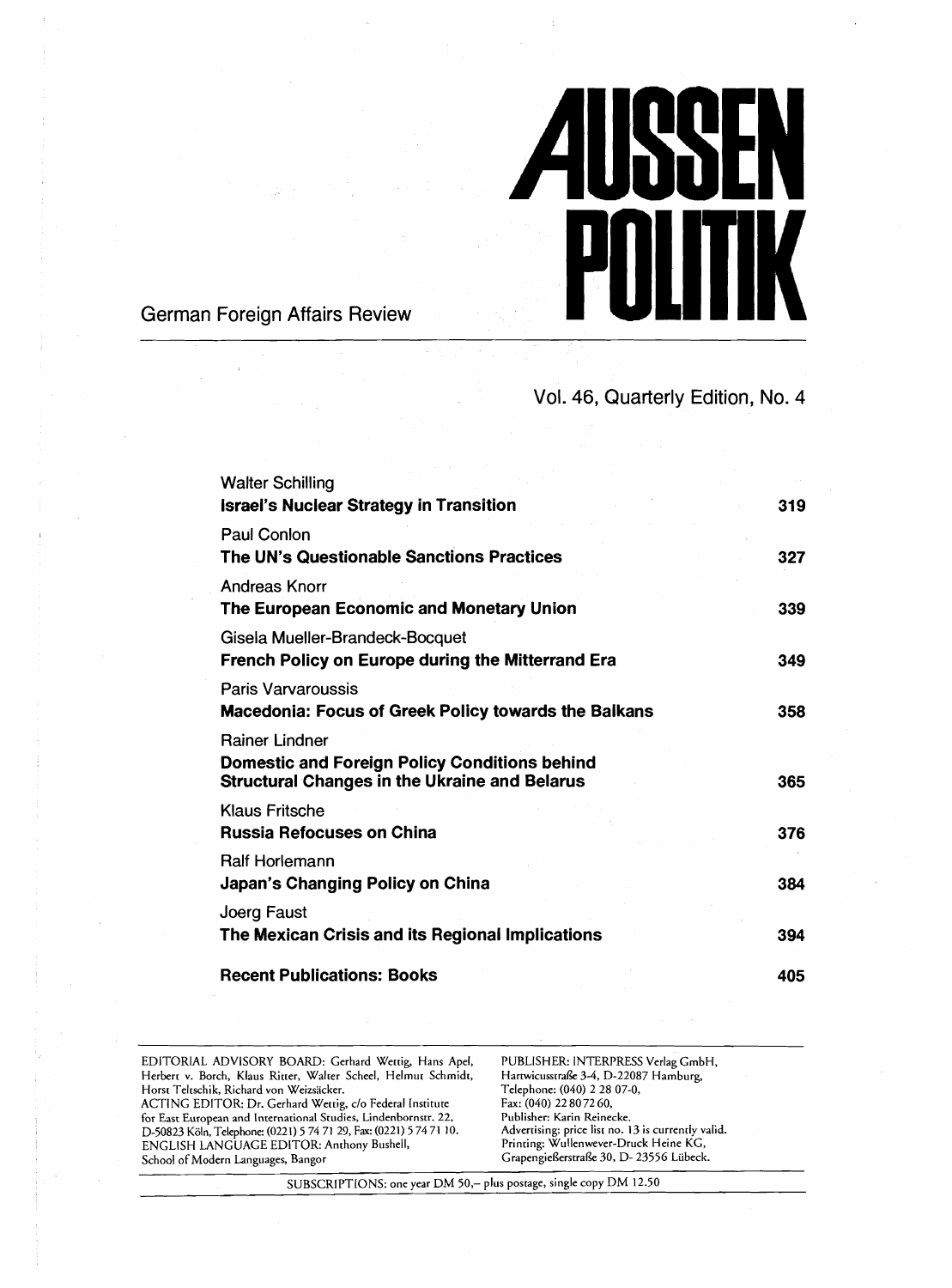# **The UN's Questionable Sanctions Practices**

The efforts to create international security have often included economic and *similar sanctions as an instrument of coping with aggression and violence. The war in Bosnia, however, has made observers doubt the wefilness of this method In thefollowingcontribution, Paul Conlon, Munich, seeks to answer the questions which arise in the light of the experience he has hadfiom 1989 to 1995 when he*  was a political affairs officer in the Security Council Department of the United *Nations Secretariat and, during the most recentyears, servedas Deputy Secreta y of the Security Council Committee established by resolution 661 (1990) which*  Nations Secretariat and, during the most recent years, served as Deputy Secretary<br>of the Security Council Committee established by resolution 661 (1990) which<br>supervised the sanctions against Iraq. The author — who is curr *supervised the sanctions against Iraq. The author — who is currently writing a*<br>study on the activities of this Committee—emphasizes that he expresses exclusively *his personal opinions.* 

Since 1990 the Security Council of the United Nations (UN) has seven times applied the weapon of "sanctions"; in the previous 45 years this measure had only been employed twice. In all such cases the Council created a special committee to administer, monitor or otherwise take care of the sanctions measures applied.

Previous assessments (predominantly negative) of central UN sanctions have assigned decisive importance to the "political will" ofthe member States in general, or to thecrucial role ofcertain key States, normally neighbours of the one sanctioned. The present article is primarily concernedwith the roleof thesecentral steering bodies in thesuccess or failure ofsanctions regimes. Itwill additionally query to what extent, after fifty years of existence and the advantage of experience from nine sanctions regimes, this organisation possesses any strategic plan, legal structure, personnel or organisational prerequisites or adequate work procedures for sanctions.

The scenario otginially envisioned by article 41 of the UN Charter assumed that economic sanctions would quickly work. The sanctions concept was modified over the years, most particularly due to experiences with sanctions outside the UN. In these latter cases it was generally more a question of long-term economic warfare stategies such as, for example, the American blockade of Cuba or the regime of the Coordinating Committee on Multilateral Export Controls (COCOM).

Confusion with preventive measures was added as well. In this sense arms embargoes are more to be seen as preventive measures, but the distinction is rarely all that clear, as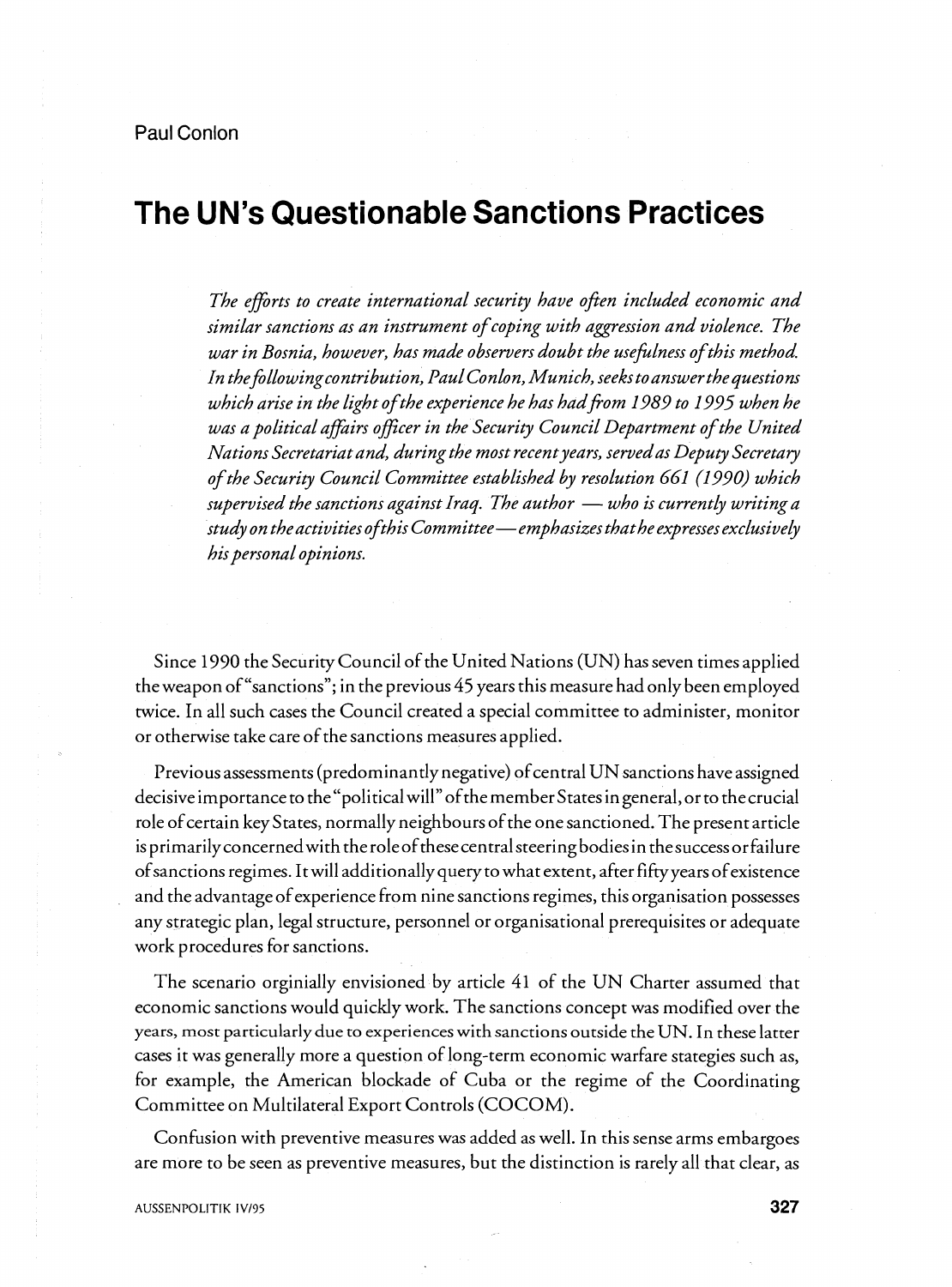the frequent use of oil embargoes shows. Prohibiting supplies of crude oil is an economic sanction as well as a preventive measure. In sanctions regimes the two types of measures are confounded and polluted with other diplomatic motives. "The sanctions" are often packages of different measures which are not necessarily logically related. Questions about the meaning and effectiveness of sanctions measures have to be nuanced to these considerations.

At present two different economic sanctions measures put pressure on Iraq and its population which are both indiscriminately referred to as "sanctions." They consist of two embargoes which must be kept separate analytically. Embargo I prohibits Iraq from exporting oil, Embargo I1 bans the import of most goods and makes import of the few permissiblegoods more difficult by subjecting them to the approval ofthe Iraq Sanctions Committee. EmbargoI requiresnoadministration, nospecialmonitoringandisrelatively effective. The United Nations is not even involved. Measure I1 is more difficult and less effective. With sufficient finances the Iraqi leadership can neutralise it to some extent. Consequently Iraq has primarily been demanding the lifting of Embargo I.

## Sanctions Regime Basics

A sanctions regime is set up with a resolution of the Security Council which must be based on Chapter VII of the Charter. The text is normally generated in the foreign ministries of the sponsors. Although originally drafted by lawyers, the resolution drafts are then later negotiated by conference diplomats. The latter are not lawyers and accustomed by their usual professional activities to ironing out the texts ofcommuniques, final declarations, but also of the purely recommendatory resolutions of the General Assembly or the Economic and Social Council. In contrast to such exercises in creative compromise editing, they, in the Security Council, are acting as authors of a legal instrument. Unfortunately they are hardly aware of any such role. Sanctions regimes invariably last longer than expected and ultimately raise all sorts of unforeseen complications. This by itself builds barriers to success into the sanctions.

On what stock of experience can Council members fall back when weighing their options? The central Secretariat possess a certain, albeit limited, institutional memory in sanctions matters. It would be available to the members, but is hardly ever used. In most cases the Secretariat is only brought into the picture after a finalised text has been produced. At most the legal department is consulted, and even then only in matters of detail. Resolutions occasionally repeat phrasing which had to be changed in previous sanctions regimes.

Scholarly literature addresses more the question of the initial prerequisites rather than of the consequences ofsanctions decisions and thus has little to offer in this context. The Security Council is considered a political body that is to base its decisions on **political**  rather thanlegalconsiderations. But forsuccessful implementationofeconomicsanctions law is a *sinequa* non. The sanctions effort is ambitious: an entire national economy has to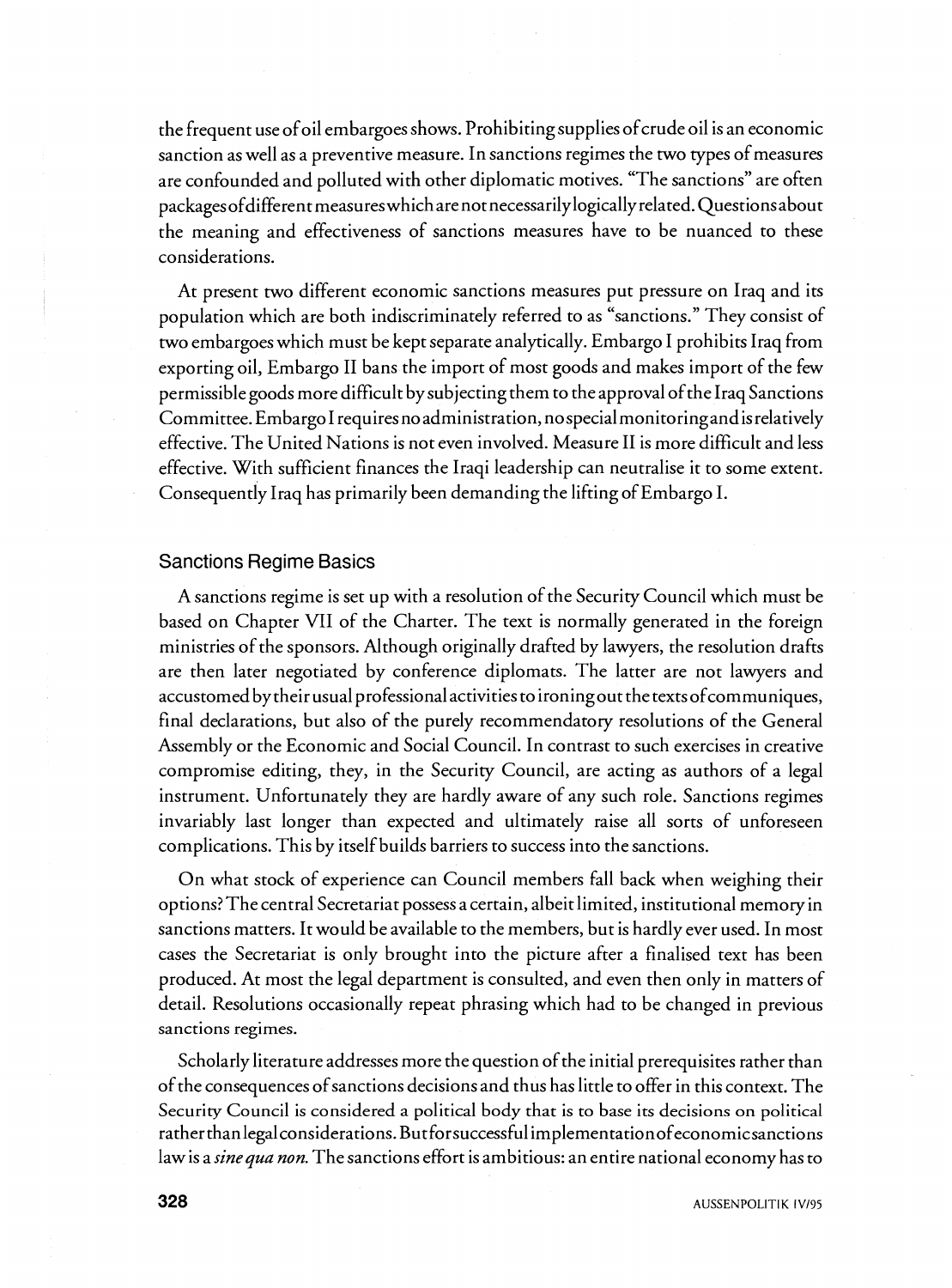be sealed off and kept under control by over 200 sovereign actors. Even with the utmost in political will this cannot be done without law.

In future even more than in the past, the Council will be under pressure to build humanitarian mitigation measures into sanctions regimes. But experiences to date have shown that such exemptions provisions do little to alleviate want among civilian populations in the target States and make sanctions enforcement more difficult, occasionally even impossible.

The resolutions establish committees and invest them with certain functions connected with administration and monitoring of the sanctions imposed: a general but vague monitoring of implementation on the part of member States, some responsibility for prosecuting violations as well as decisional and judgmental competence in reference to humanitarian provisions. Important aspects of sanctions control remain outside the competence of the committees. And, while other arrangements could be imagined, committeesare set up for each specificsanctions regime. This works against development of coherent generic practices in sanctions management, for members' attitudes to sanctionsdepend to a considerable extent on their attitude to the target State in question. In the Iraq Sanctions Committee, for example, Non-Aligned members, often countries withMoslem **populations,favouramoreliberalapplicationofsanctions;** in theYugoslavia Sanctions Committee the same members demand a tougher line on Serbia. There is no unitary body in which coherent practices could be generated.

Committees adopt almost instinctively and unquestioningly two basic rules of order: consensus decision making and secrecy. Secrecy derives from a simple procedural rule according to which a committee is to meet in closed session unless the members decide otherwise. In this form the rule is neither unusual nor inadvisable. But far-reaching conclusions have been derived from it, for not only are the proceedings kept secret behind closed doors, but so for that matter are the rules of procedure, the agendas, the decisions, the backgrounds and the motivations as well.

The consensus principle has its consequences as well. The resolutions' sponsors aim at a construction of the committees' responsibilities which will ensure them the upper-hand there as well. In the mean time, however, even the dominant members are no longer able to generate such flawlessly though-out resolutions as would prevent the other side from learning, with the passage of time, how to turn the consensus principle to their own advantage. For sanctions regimes in recent years this has entailed the following situation: exemption trade is regulated by default procedures and the "hawks" can always use their veto in the committees against any shipments that they do not want, on the other side of the coin, the "doves" can just as easily frustrate any attempts at reinforced control or at preventing sanctions violations.

The most crucial area where this complication has had its effects has been in setting priorities for the work of the committees. Most sanctions resolutions invest the committees with two mandates which do not particularly fit into each other in a logical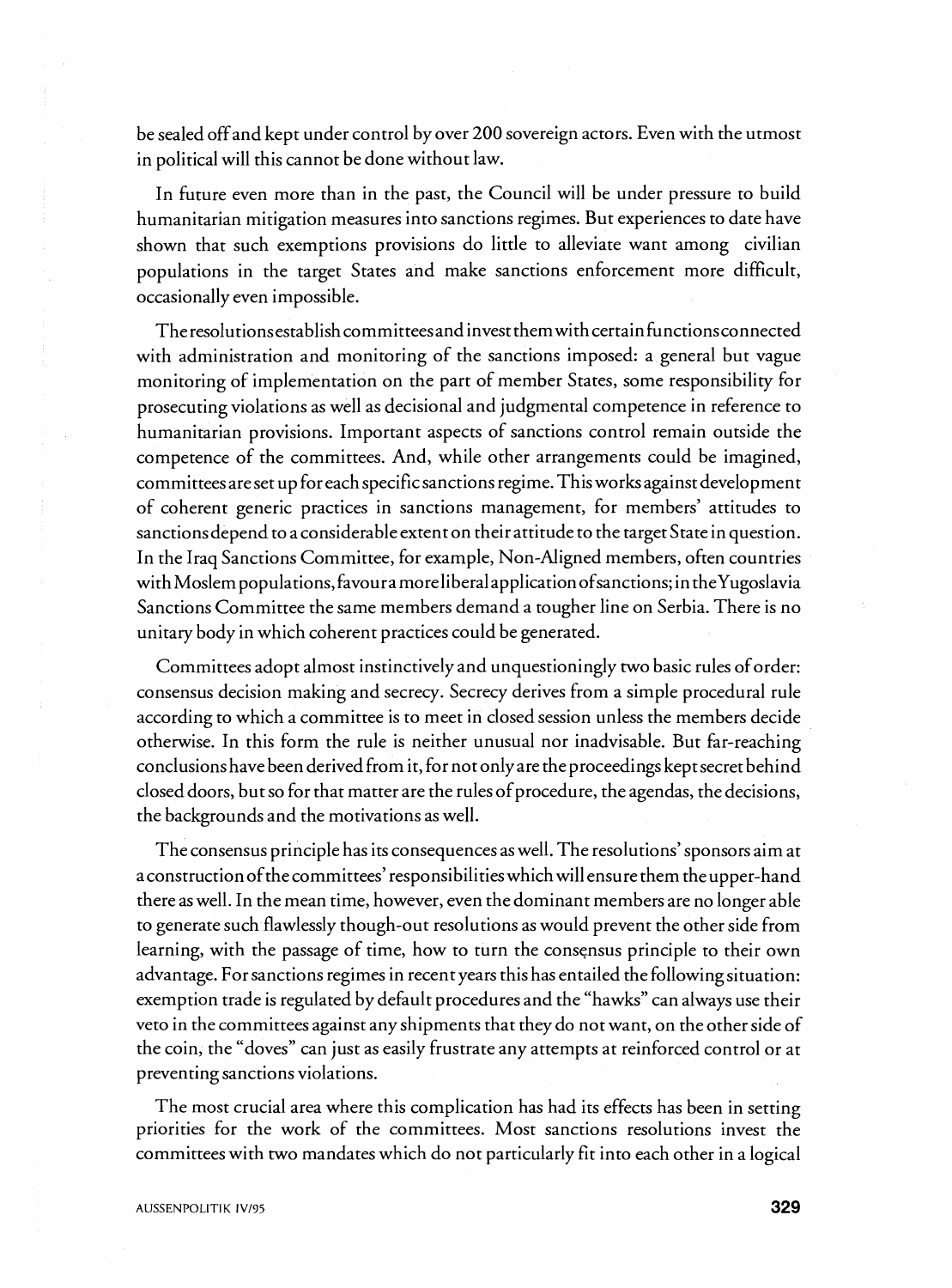manner: rigorous enforcement of the sanctions measures (e.g. vigilance against uncooperative States, detection and prosecution of sanctions violations) as well as humanitarian mitigation of their harshness (e.g. by humanitarian trade in indispensable civilian consumer products). How these two mandates are to be tradedoff, which is to be prioritised in which cases and how the inevitable collisions between them are to be resolved, all this must be decided politically by the committee.

The consistently mandated approach of a one-off assessment of initial member State measures and the subsequent police-like vigilance about violations thereof, combined with **theabsenceofanyfurthercentralcontrolfunctionssuggests** thattheSecurityCounci1 hopes to achieve successful implementation of economic sanctions through these activities alone. It attests to some degree of naivety that such simple and superficial measures can be considered adequate for the success of an economic sanctions regime. This is not surprising when one realises that strategic preparatory studies have not been carried out under the aegis of the Security Council, nor have terminated sanctions regimes ever been subjected to a critical evaluation by the Council. Official publications on this subject, to the extent that they even exist, come either from the UN General Assembly<sup>1</sup> or from the League of Nations.

To the extent that member States report their implementary measures at all, the Council or the committees merely publish them as official documents. Many States do not even fulfil this obligation; the contents of the reports is often inadequate. Instead of precise descriptions of measures taken the reports often contain nothing more than statements supporting the general aims of the sanctions resolutions. International law experts therefore proffer the view that most member States have not complied with the simplest mandates of sanctions resolutions<sup>2</sup>.

This fact would become obvious if the committees were ever to undertake a critical assessment of the responses. Failure to do so is all the more surprisingwhen one considers that in the many control bodies within the Economic and Social Council such responses are not only critically discussed, but occasionally lead to heated debates, despite the fact that these bodies take care of ordinary convention-treaty obligations, while the Security Council's committeesarechargedwith monitoringtreatyobligations under ChapterVII. An inhibiting factor here, as ofttimes elsewhere as well, is that most member States are not governed by law and are anxious to ward off any accountability obligations to a UN body. In their efforts to dilute such obligations as much as possible they can count on the sympathies of many Secretariat officials.

As the cliche goes: "Implementation of measures is the responsibility of governments." But this concise formulation of an immensely complex state of affairs goes further in glancing over the issue ofcentral coordination ofimplementation. And this although the Charter in article *49* expressly stipulates members' obligations to mutual assistance in the enforcement of measures decided upon by the Security Council. This same article would

<sup>1</sup>**Most recently** (1952) **in** UN **Doc.** A12215, **'ReporroFrheCollecriveMeasuresCommirree.** 

**<sup>2</sup> VideMarrri Koskenniemi, Kansainv3liser pakorreer jaSuomi. Helsinki,** 1994.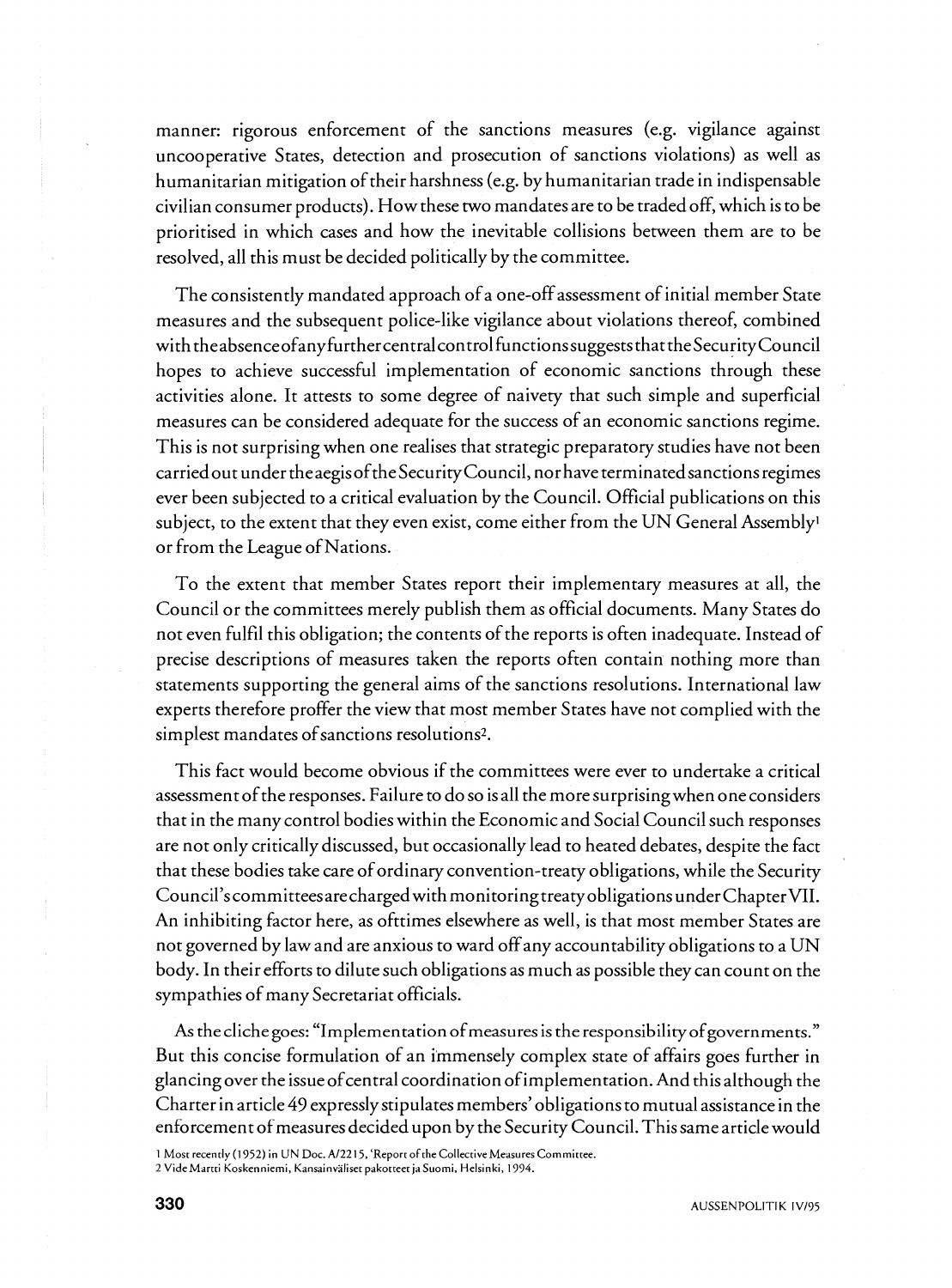also support the committees' competence in coordination. The coordination mandates contained in resolutions implicitly assume such coordination functions for the committees, but it remains undeveloped, inter alia because it is not explicitly formulated. In addition it also goes against States' inherent tendencies to ward off control pretensions of, or accountability obligations to, UN bodies.

## The Institutional Prerequisites

The narrower prerequisites for effective guidance and administration of economic sanctions efforts are often not suited to counterbalance the legal and political shortcomings outlined above. The work of the committees takes place in interaction between the delegates of the 15 Council members and the central secretariat unit for servicing the committees. The delegates are (nowadays) often subordinate diplomats. The personnel resources allocated to this activity by the members is in any case insufficient. Smaller missions make do with a single official, the larger ones with 2-3 officials, for monitoringabout 25-30 thousand items of correspondence and for taking part in about 40 meetings annually. One member (Rwanda) takes practically no part in the work due to lack of personnel and other resources, others sometimes fail to show up for meetings and one member occasionally lets an intern represent it. Behind these representatives there are deskofficers in the home ministries, but in most cases, again, they would not be more than 1-2 full time officials.

The staff of the relevant secretariat unit currently consists of nine officials, mostly tenured officials or former diplomats, almost completely from non-Western countries and largely without any specifically relevant professional competence. Correspondence submitted and passed on to the delegates is, in the narrower sense, not processed, even less scrutinised, by the Secretariat. The Yugoslavia Committee has at its disposal a computerised LAN-system (the donation of a member), but the Iraq Committee, with an annual turnover of 5 billion dollars in trade clearances, copes with its work with handwritten ledgers.

It goes without saying that no real statistics can be kept and that, consequently, Secretariat officials have no adequate overview of this activity. The Secretariat's top management has no high opinion of sanctions management and regards the staff of this unit as pure conference servicing personnel.

Undertheseconditions, professional expertiseinsanctionsmanagementor in themany technical questions, which constantly reoccur in connexion with sanctions measures, are completelyout of the question. The penchant for secrecy makes the effective collaboration of other departments more difficult. Closer working relations exist only with the legal department. Even if one cannot expect any great experts in customs and trade questions, **flight routing, foodstuff chemistry, arms control or humanitarian assistance among nine**  traditional UN functionaries, there would still be many sources offree and confidentially available expertise in these areas, if the compulsion to secrecy did not interpose so many

**AUSSENPOLITIK IV/95**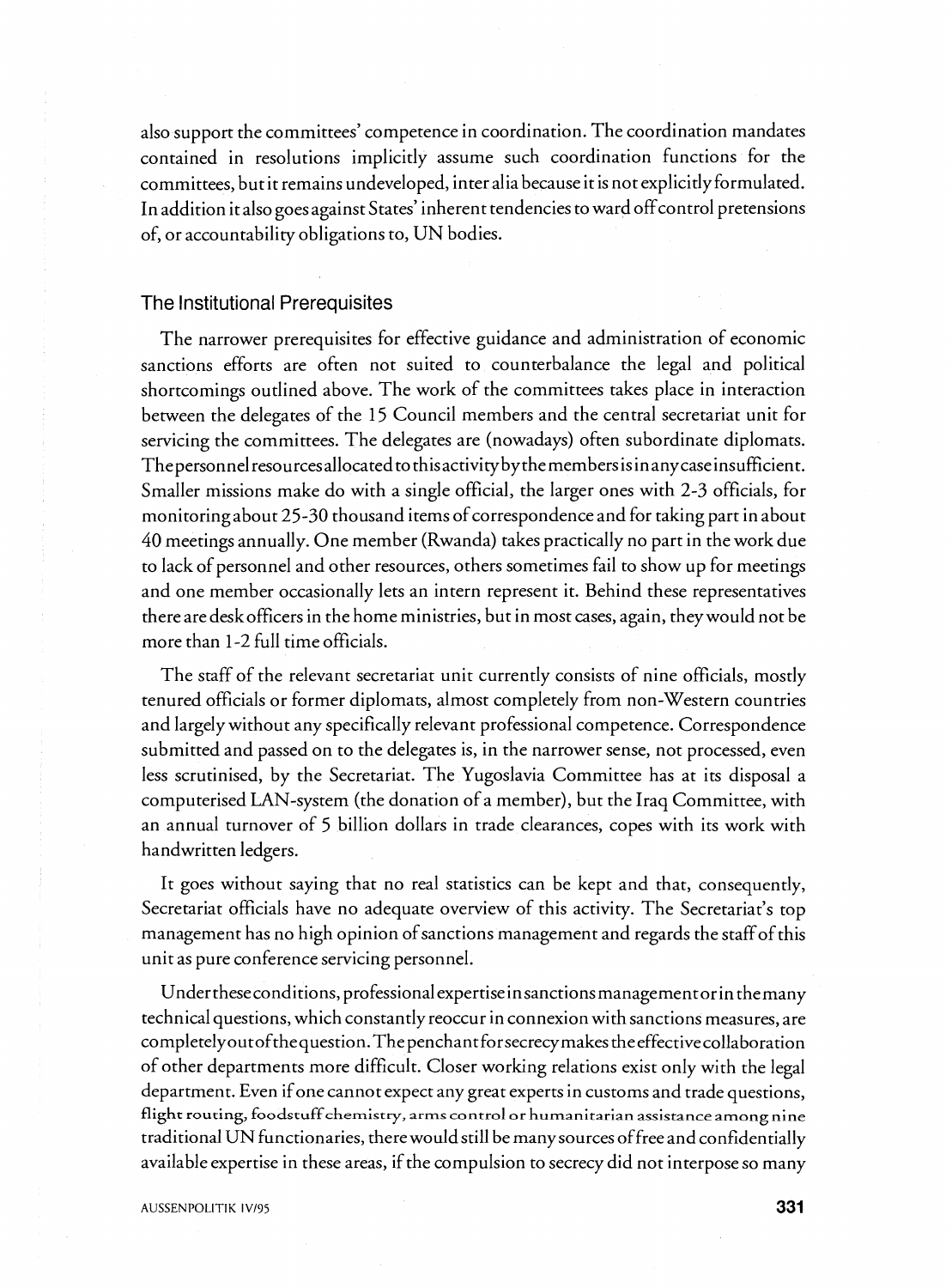obstacles. Secrecyhasactually instead led to alienation between thesanctionscommittees and the humanitarian parts of the Secretariat and the broader UN system.

Secretariat personnel consist **predominantlyofemployeesofnon-Western** origin with backgrounds in development or humanitarian work. As could be expected they are not particularly open to theconcerns ofthe Security Council'spermanent Western members. Their tendencies and loyalties are more likely to prevent development of sanctions practices. Things are only made worse by the tendency of the UN system to think exclusively in terms of States and to conceive of relations to the member States in terms of bilateral diplomacy and, to boot, toconduct all communicationsvia foreign ministries. For example, the flight control provisions contained in sanctions regimes are easily disregarded. Modern international flight control is hardly administered by "national authorities" in the older sense of the word, one cannot effectively deal with this sector via embassies and foreign ministries. But the secretariat of the committees cannot, for legal reasons as well as on account of its general corporate culture, maintain any direct operational contacts with flight control authorities.

#### Economic Sanctions and Trade

Oneofthe mostsignificant gaps in the Security Council'sstrategiccoceptarises because economicsanctionsregimesarenotconceivedofastradecontrol **regimeslike,forinstance,**  COCOM or the manyarms limitation agreements. Thecommittees in their monitoring and administration of the relevant sanctions measures reject the role of a trade control body and are wont to demand general information from the members on their trade relations with the target States.

The trade model on which this poorly thought-out concept is based is for one thing static, and for another thing purely bilateral. The concept envisions a massive and rapid blockage of previous commercial relations of a target State which has been engaged in normal trade. Thelogical counter-strategyofthe target State, to develop alternative trade channelsand practices tocircumventsanctions, ismissing from thisscenario. Many target States were, simply for other reasons, quite well versed in this art. And even the simplest counter-counter-measures are for structural reasons out of the question for the Security Council. Sanctions busting (the technical term is: "unconventional trade") is, technically speaking, a form of white-collar crime. It includes many of the most typical characteristics of this phenomenon and could at least be contained by normal customs and economic crime-fighting measures. But the UN Secretariat does not have any such expertise and explicitly rejects such a function. After all, the Council's members represent sovereign States who are hardly interested in seeing a "sanctions Interpol" set up.

The more successful auxiliary bodies for conceptualising and monitoring UN sanctions. e.g. the Special Commission to disarm Iraq (UNSCOM) or **the Sanctions**  Assistance Missions Communications Centre (SAMCOMM) in Brussels, very much see themselves as professional trade control bodies and they make use of customs police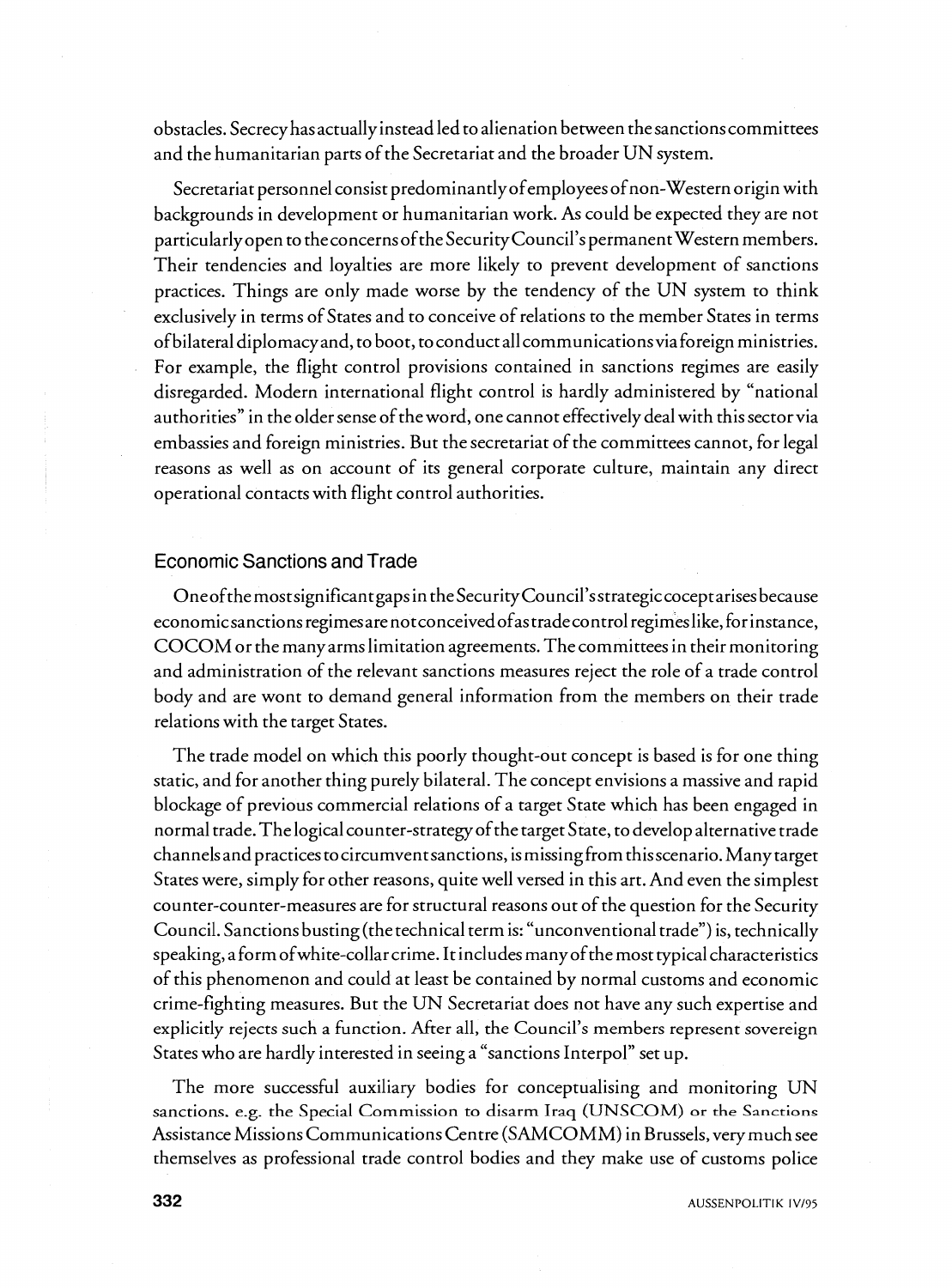expertise and methods. But they are limited in their mandates and, in any case, legally subordinate to the Security Council and its committees. The latter enjoys a monopoly position and is the only source of legitimation for such measures. But the Council and its subsidiary organs can neither exercise the necessary functions nor delegate them in a meaningful manner.

Target State counter-strategy is even more successful because it can make use of the humanitarian trade waiver provisions which the resolutions provide and which the committees have extended even further. The prioritisation of humanitarian waivers at the expense ofsanctions monitoring makes it all the easier for them to do so. In this sense the committees, whose actions lack any clear conceptual framework, even provide sanctions evaders new tools to work with.

The trade model is also inadequate in that it only takes the simplest bilateral trade into consideration and cannot cope with the complexities of trade conducted via a plurality ofjurisdictions. In order to monitor the permitted trade between member States and the target State, the committees would not only have to coordinate the general strategy of the international community's sanctions regime, but would also have to develop and apply practices whereby individual trans-country transactions could be tracked.

The followingexamplecanserveasan illustration: Asugarbroker in London, arranging for a sugar delivery to Iraq, submitsanapplication for notification to his relevant national authority which forwards it to the Sanctions Committee. After a formal check by the Secretariat, the Committee Chairman issues a letter in which this is confirmed as having been "duly notified to the Committee." This establishes a legal relationship between the Security Council, represented by the Committee, and the British Government, something which presumably entails an assumption of responsibility for the transaction by that State. But what does this State have to do with this transaction? Upon receipt of the clearance letter the London broker assigns his rights in the deal to a trading company in the Azores, who in turn contracts with a Brazilian exporter for fulfilment, arranges payment via a letter of credit running on the Geneva branch of an Arab bank and commissions a shipping company in Santander with shipment to Aqaba. In Aqaba the sugar is cleared by Jordanian customs as transit goods and hauled overland to the Iraqi border. Six countries have been involved in this transaction (Great Britain, Portugal, Spain, Brazil, Switzerland and Jordan). But the administrative practice of the committee only takes the relationship to one of these countries into account, to boot, to that country which is least involved in the transaction. With such practices the committee is not even in a position to control a single commercial transaction of this kind, even less to monitor the target State's entire trade.

More than anything else, separating responsibility for the core transaction from responsibility for the ancillary financial transaction abets the target State in its sanctions evasion. But if the system employed by the committee cannot cope with the complexity of modern international trade, it is even less of an obstacle to the manipulations of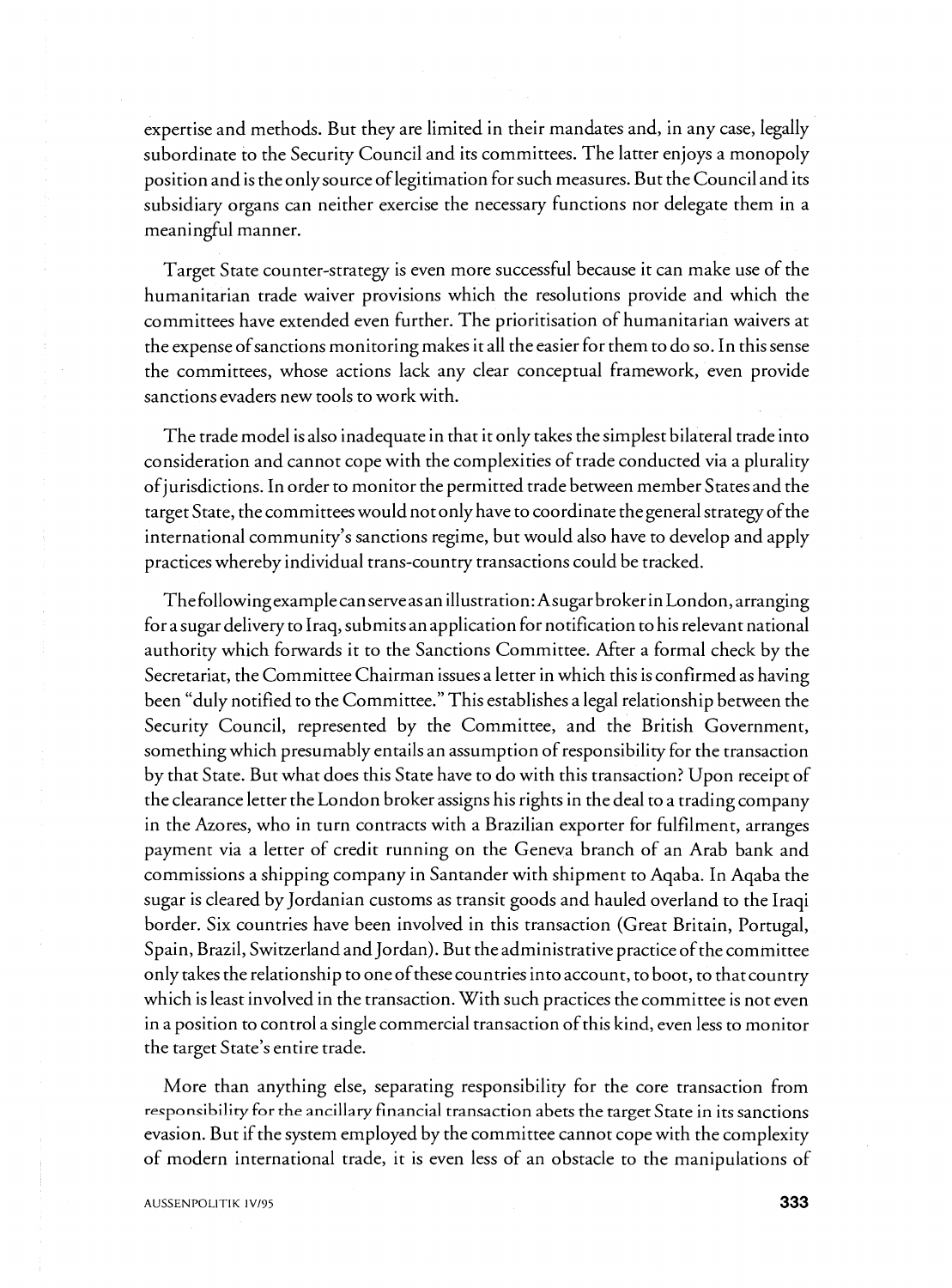sanctions evaders, since the latter deliberately complicate their trade practices in order to make transparency more difficult and shift the crucial elements of transactions into the more "convenient" jurisdictions.

## Humanitarian Waiver Clearances

One activity of most of the sanctions committees requires more detailed description. Economic sanctions are now unthinkable without mitigating humanitarian waiver provisions. These waivers as well must be administered by the sanctions committees or are dependent upon their discretionary agreement. This refers primarily to medicines, foodstuffs and variously defined goods which are used to satisfy basic life processes, religious worship, etc. This activity takes up some 90 to 95 per cent of the total correspondence of the larger committees, resembles the activities of permit-granting regulatory authorities constituted as "boards" in democratic States and is not without elements of legal administration as well. It can unhesitatingly be qualified as the exercise ofsovereign authority, because without it the commercial transactions in question would not be legal in the terms of the sanctions resolutions.

Such an activity is rarely found in representative bodies in international organisations, most of which concern themselves with non-binding recommendations. Besides sanctions committees, it only occurs in other special bodies established by the Security Council and in certain very limited matters handled by international atomic energy and civil aviation authorities. It has little to do with conference diplomacy in the usual sense, but is actually treated precisely as such by the UN Secretariat's management. But even Council member delegates did not clearly recognize the peculiarity of this activity and only very gradually did they provide it with a modicum of professionalism by routinising work procedures as they went along.

There is no doctrine available for this activity. Practices have developed exclusively within the confines of sanctions committees operating in secret and without any meaningful overview of their own activities. The decision makers are not lawyers. The basic concepts have been indiscriminately lifted from the Geneva Convention system, but in an incoherent and unsystematic manner. Different sanctions committees develop their practices independently of each other.

The decision making procedures which have evolved for this activity are not adequate in view of the volume and complexity of the cases nor would they satisfy the basic requirements which Western States governed by law would wish to impose on international procedural law. There is no professional processing of applications. The Secretariat sorts and classifies the incoming applications according to crude categories, does not examine them beyond this and conveys no recommendations for action to the decision makers. From a formal legal pint ofview the **submitting State is supposed to**  be assuming responsibility for accuracy and veracity. But in such matters even member States governed by law are overburdened and demotivated. The majority of the member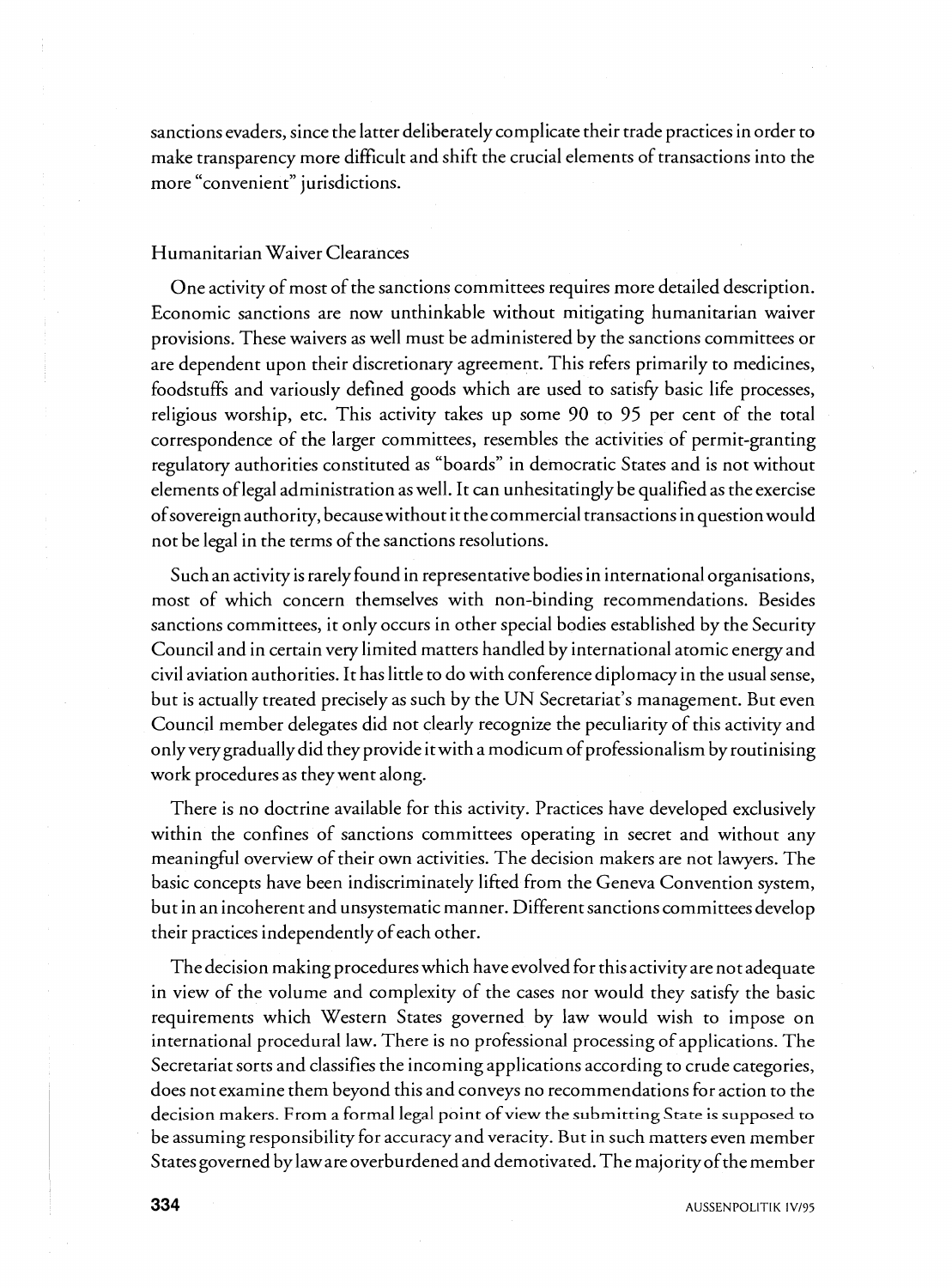States are little concerned about plausibility, particularly since the entire procedure is secret.

The "no-objection" procedure employed here means that the applications can be blocked by asingleobjection, but it also means that they can beapproved through passive non-action by the members. Most sanctions committee members do not want to register any objections for reasons stemming from their own interests. In 1994 in the Iraq Committee twelve (in the Yugoslavia Committee ten) of the fifteen members did not register a single objection to such applications. Much suggests that many of these application documents are presumably never even read.

In 1994 the Iraq Sanctions Committee processed over 6,000 of such applications and cleared an aggregate humanitarian waiver trade volume of 5.2 billion US dollars. The Yugoslavia Committee processed 20,000 applications and is estimated to have cleared a total value of 30 billion US dollars. Committees collect no data on clearance fulfilment. For years it has been known that the *defacto* fulfilment rate was very low. For Iraq in the period 1993-1994 two experts independent of each other estimated it at 10 per cent of clearance value. For Yugoslavia a recent study by SAMCOMM put the figure at 2 per cent (by weight). In both sanctions regimes the same phenomenon is observed, which even appeared to some extent in the case of Haiti. Many clearances are never utilised, others are utilised only for smaller partial volumes. As such this need not surprise anyone, since there is no financing for clearances in such volumes, or the extent of the clearances is such that the target State could not make any meaningful use of them.

In a period of 17 months the Yugoslavia Committee approved a sufficiently large number of shoes to have provided the entire population, including babies, with eleven new pairs of shoes. What is at issue is not just the quality of decision making for the global clearance flow, there are just as many individual decisions of questionable quality. Thus there have been sugar notifications for Iraq which would have, in a given time period, delivered twice as much sugar as the country could possibly consume. They were not contested by the members but thwarted by the Secretariat through inofficial means. A further example would be the clearance of five tonnes of patchouli leaves for Iraq as foodstuffs.

Applications with manipulative or implausible contents occur frequently. The commercial clientele of the sanctions committees operates in the grey zone. The magnitudes involved would raise suspicions with national government authorities. But such applications are only in the rarest instances queried by the Secretariat or blocked by the members. For several months now aSAMCOMM official has been workingwith the - Yugoslavia Committee as an advisor in order to detect suspicious applications. But he is an advisor without any authority.

Frivolous committee practices in this area fulfil no meaningful humanitarian purpose. The civilian population in the target States suffers acute shortages, ironically enough precisely for those goods which are being cranked through the committees' clearance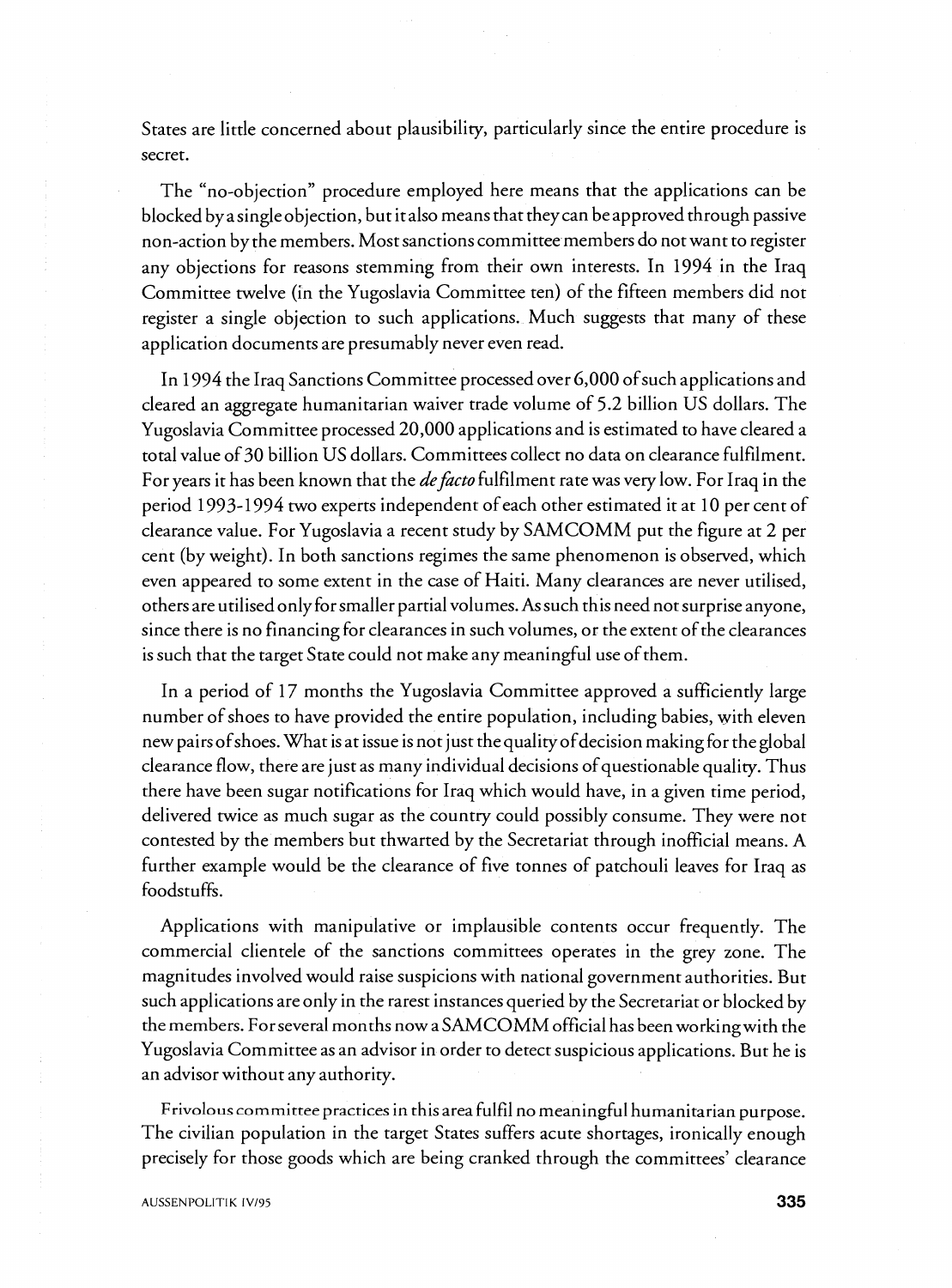churns in such dizzy volumes. The decision making procedures described above fail to satisfy even the most elementary diligence requirements.

### Other Tasks

While the committees' tasks in the area of humanitarian waiver clearance have led to grotesque excesses, tasks under the heading of prosecution of violations have been neglected. Sanctions committees only concern themselves sporadically and by way of exception with the issue of compliance with the relevant provisions of the resolutions. The Yugoslavia Committee has been more active in this than the Iraq Committee; violations of arms embargo provisions are taken much more seriously than violations of economic sanctions.

The whole idea behind the creation ofa subsidiary committee body operating in secret is that this body should have a greater discretionary margin for establishing priorities and procedures. This margin is supposed to allow for enhanced efficiency in tackling tasks but not for completely re-determining them.

There is a practical dilemma present in this. Many violations of economic sanctions are marginal in their consequences. Nit-picking in pursuit of such violations could just as easily be seen as a dysfunctional waste of resources. On the other hand it goes against the grain of Western legal values when the committees over a lengthy period of time pass over in completesilence deviations from the requirements of sanctions provisions which have become common knowledge. It is a matter of even graver doubt where, as in the case of Jordan, a committee persistently takes note of commercial transactions, which according to the relevant resolutions are not supposed to be occurring at all, and thus legalises, as it were, sanctions violations. Asomewhat more charitable judgement would fall on the instances where the committees have simply ignored indications of commercial transactions not in accordance with the resolutions. For years the UN's world trade database Comtrade has contained data on illicit transactions with 1raq.The relevant committee has at no time taken the trouble to clarify these trade flows.

Certainly the most noxious thing are the horrendous volumes of trade clearance documents with which the committees flood the market. By doing so they eliminate any overview of the target States' trade relations while simultaneously putting major sanctions evasions tools in the hands of the target States themselves. Here the committees make themselves unwitting accomplices to sanctions violations and impede the work of professionally run national customs authorities andmultilateralsanctionscontrol bodies.

Insistence on secrecy has done more than anything else to de-professionalise the work of the committees and to generate a plethora of practical problems. Recently the Council has attempted, by making minor procedural changes<sup>3</sup> to defuse the dissatisfaction of the members. These concessions are minimal and do not effect the central legal problem,

**3 In astarement** by **thePresident ofthe Securiry Council of29M~rch 1995, UN doc.** S/I **9051234.**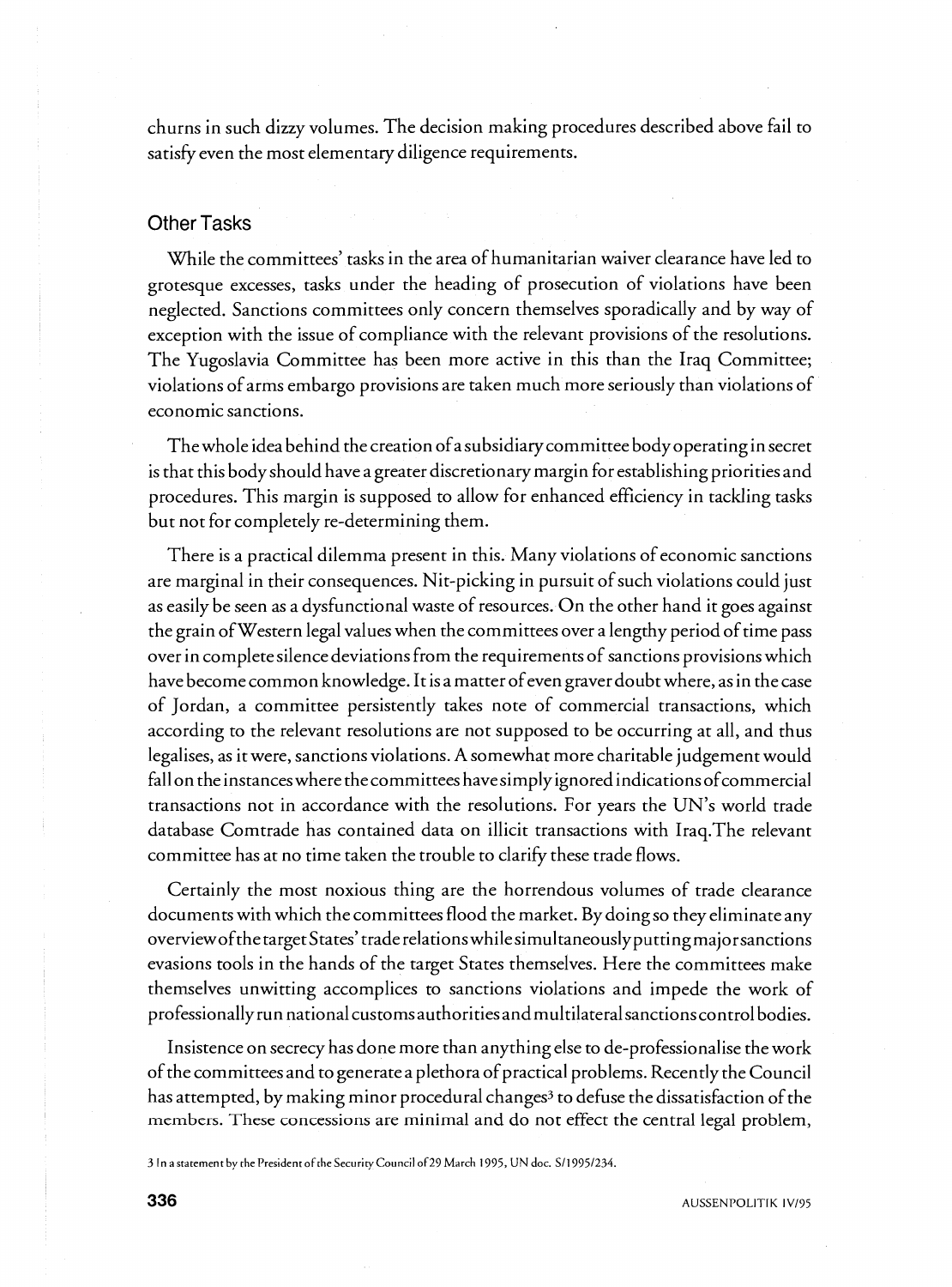which is that keepingdecisions secret vitiates their legally binding effect. Thecommittees exercise both quasi-judicial interpretation functions as well as sovereign authority (as pointed out above). The former activity makes no sense without publishing decisions. Approval decisions of the latter kind are, in States governed by law, published in a prescribed standardised form. A further, and much graver complication arises from the fact that sanctions committees concern themselves to a grotesque extent with commercial decisions, to which the membersentitled to participate in decision making can themselves be party and thus become involved in ethical conflicts of interest. In 1993 the Iraq committeecleared afourthoftheentire humanitarianwaiver tradewith itsown members. There is no procedural law regulation of recusance.

The resolutions are anything but self-explanatory and, in fact, require much authoritative interpretation. The committees originally acquitted themselves of this function in a more satisfactory manner. As fora for airing immediate practical problems they performed a meaningful function. Expert observers recognized their useful services in this regard, but frequently stressed the necessity of clarifying their legal parameters. In particular, it was pointed out that the committees were here acting as judicial bodies, without having been formally constituted as such. With the passage of time, the committees were less and less in a position to perform this function. The embargo on Libya, poorly thought-out in its legal aspects and political ill-accepted, began to generate legal complications to anextenthardly everimagined. Member Statedissatisfaction about unclarifiedproblems in theoldersanctionsregimesincreasinglypresented thecommittees with issues which could no longer be settled in the framework of consensus decision making. Even where solutions were possible, they were slow in coming.

#### Conclusion

The current sanctions decision-making and administrative activities of the Security Council and its committees completely lack the most elementary prerequisites. There is no strategic concept and no clarity as to the legal relationships between major actors, neither are there any adequate doctrine, procedural law regulations, in-house professional staff or a network for collaboration with external experts. Council members lack the political will to erect a trade control regime around the target State and to enforce it, or to work for a professionalisation of their own work procedures. Finally, the Security Council is not in a position to work towards reforming its own shortcomings or to conduct a meaningful dialogue with the other member States about these problems.

World public opinion is now meanwhile full of scepticism about economic sanctions: They areseen as ineffective and too burdensome for civilian populations. In addition they create extensive problems for third States. Even the UN Secretary-General has turned against sanctions and proposed<sup>4</sup> setting up a counter-weight to the sanctions committees.

 $4$  In Supplement to an Agenda for Peace, UN doc. S/1995/1.

**AUSSENPOLITIK IVl95**